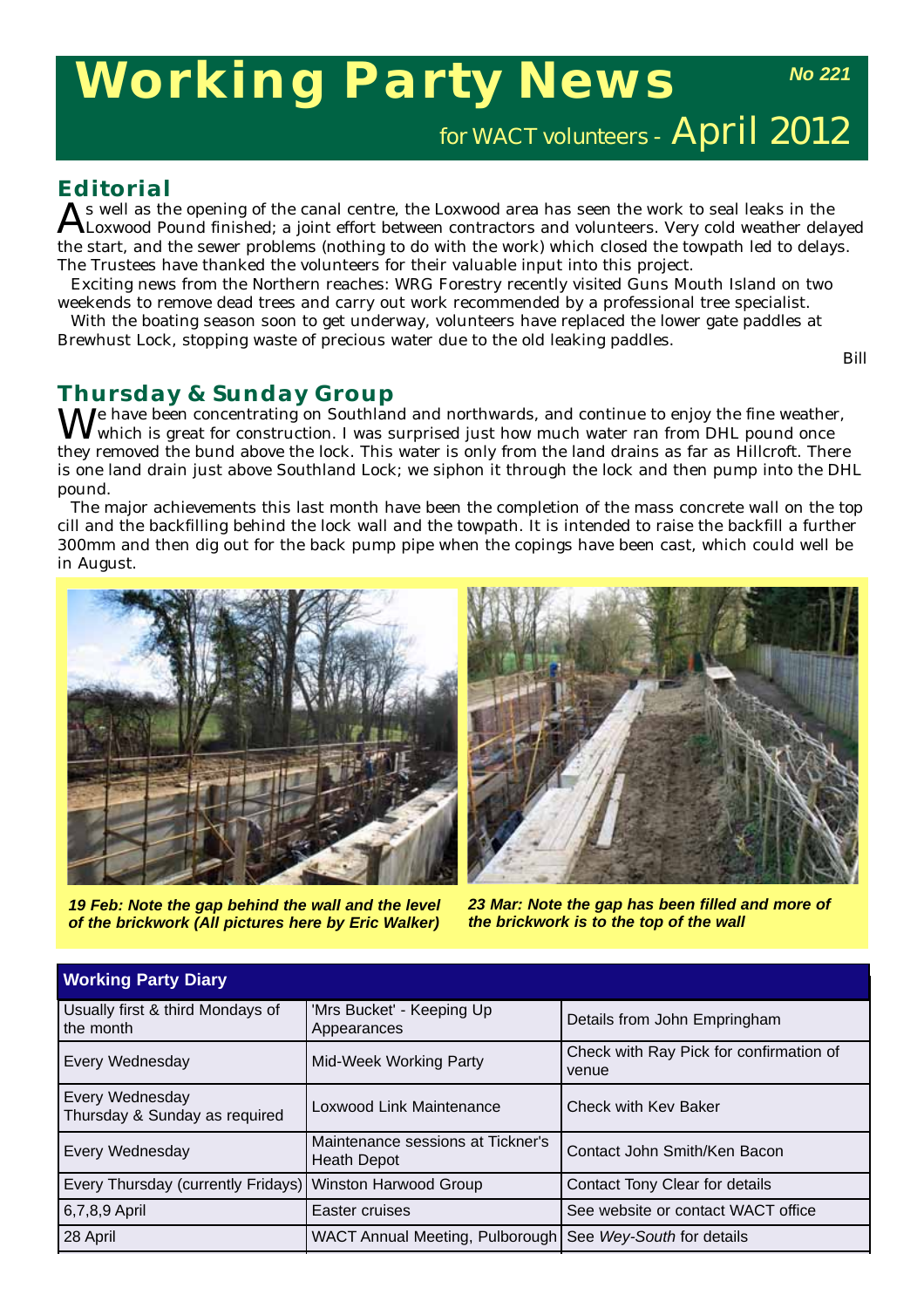The bricklaying continues on the lock, with the off-side wall now about half completed. When the brickwork reaches the top of the lock wall, we can start making the in-situ cast concrete copings. The formwork for those were made in the last couple of weeks in March.

The block laying at the bottom of the lock is going well too and the back pump chamber has been constructed.



*Progress with the back pump chamber Progress with the coping shuttering*

#### **Join us**

The Thursday & Sunday Group generally meets at 09:30 at Southland, if you need directions please ring 07717 855340 for the latest info. Thursday is presently very popular but there is scope for more volunteers on a Sunday with lots of jobs to do.

*Eric Walker*

### **Hedgelaying group**

Does that say 'Hogslaying Team'? (Shirley, that is Miss Spelt?) But anyway, Hello, Hello. The content of this review does not include (at least in this issue) - politics (nuff from Cameron), sexism (discuss'ted of T. Wells), racism (the frogs have spawned); it is also gluten free so now listen very carefully for I will say this Only Once and then eat this missive so that it won't fall into the wrong hands!

The erstwhile ancients and not quite so ancient continued at Harsfold through March, albeit with holidays being taken so as not to finish too early. In two days 37m had been layed and that's with only three team members on both days. There is some life in us old dogs yet.

This leaves us with 87m left to lay plus some engineering work around the large bramble patch! Hopefully this is do-able this season despite things going manic due to the Spanish weather (luckily while we were in Spain we had British weather without the rain - so not really British then?).

If you aren't interested in wildlife/anything else, stop reading now (oh you didn't start, never mind). The frogs were still going at it 'hammer & tongs' but only in the shade of a tree, skylarks were up and singing (wonderful), a willow warbler was tuneful in the distance, buzzards lazily gliding, and then we were woken from our idyllic rural slumber by a (very, very) low flying Merlin (RAF). We expect to see lots of Merlins, Hawks, Apaches and Typhoons until the Olympics are over.

So "there you go", luv & kisses and "have a nice day", but before I vomit from heart-warming insincerity, here are the life-affirming dates:

**April** - Mon 02, possible between 10th & 13th?, Wed 18, Thurs 26. Possible Sundays if anyone interested 22 & 29 **May** - Fri 04 should be finished but just in case!

That was heart-warming, life-affirming………………….was it not, no it xxx wasn't.

P.S. I hear from Bob Potts that Ray Welch has died whilst in hospital. He wasn't a well man since I've known him but still enjoyed working on the hedges and lately the boats only. We will miss a good man. Cheers Ray.

*Keith Nichols; 01403 753882 or 07817 798865*

**Material published in** *Working Party News* **represents the views of the contributors and should not, unless specifically indicated, be assumed to be the policy of the Trust**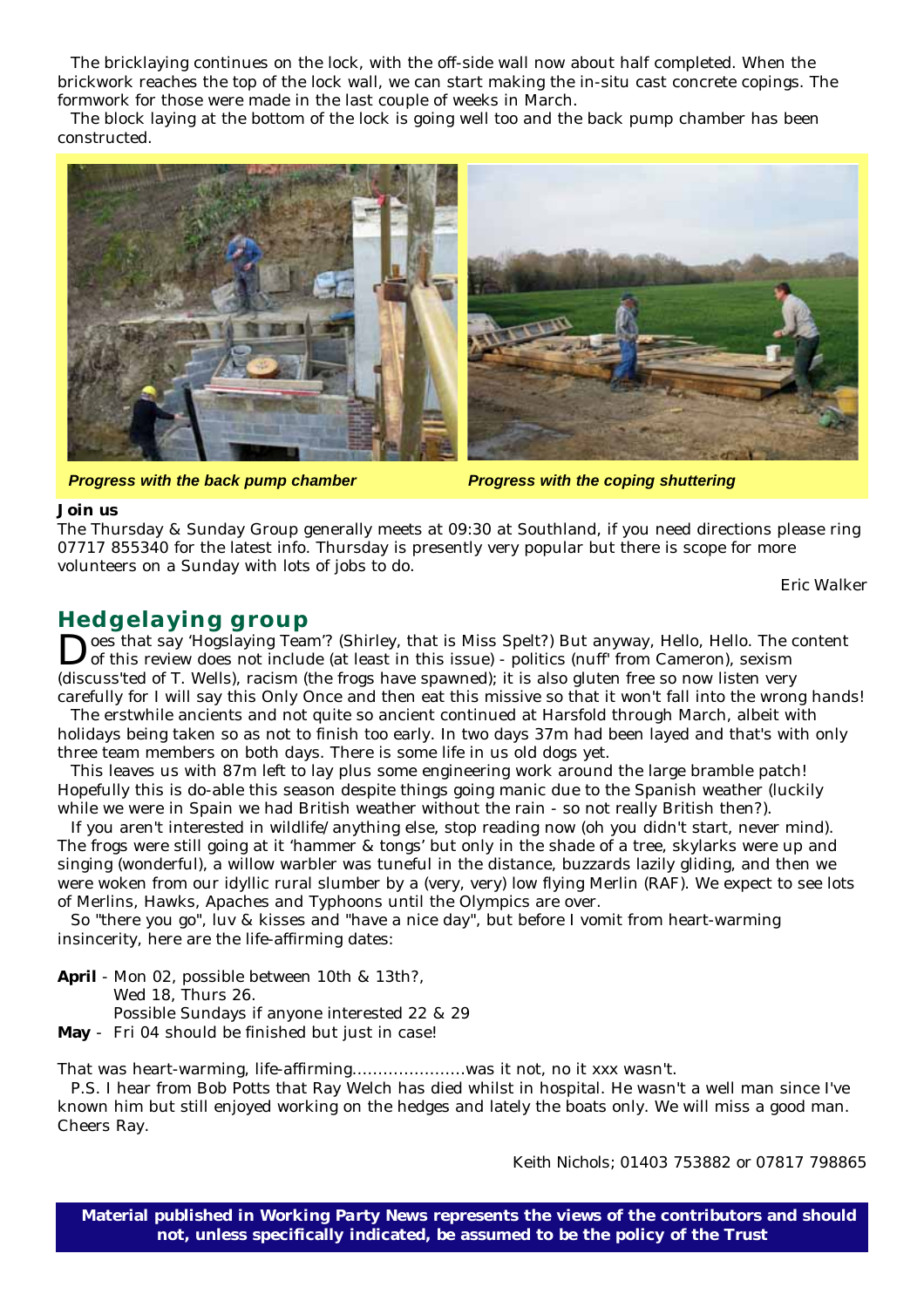# **The Mrs Bucket Group - keeping up appearances on Mondays**

Members of the group continued to assist with the sealing of the Loxwood pound at DHL during<br>March. In fact between 6 February and 26 March we have provided 103½ volunteer hours for this task. Apart from that, three members of the group dug a channel from culvert 2 in Sidney Wood to drain off the accumulated water from this sealed culvert. We also spent a lovely spring Monday at Three Compasses Bridge removing the damaged steel and concrete fence, with the help of Peter Reid and his digger, and replacing it with the 'standard' wooden three rail fence and a 'farm' gate. Thanks are due to Dave Kersley for purchasing the material and bringing it to site for us. We didn't quite finish the job so we are scheduled to return in early April to complete it. Finally two members of the group spent some time on 26 March tidying up around the new visitor centre at Loxwood in preparation for the opening on 1 April.

We meet again on 2 April and 16 April.

*Nick Wood*

#### **Mid Week Working Party**

Corry, it's maybe been a little quiet recently with no news getting to you from The Mid Week Working Party. A few things going on including providing levies to the (at the time) seemingly never-ending Loxwood leak repairs, it being the 'winter sun period' when a certain degree of migration takes place to warmer climes, and domestic misfortunes.

So, yes the group has been providing many shoulders to the wheel at Loxwood, and it is probably fair to say was one of the biggest single contributing groups. Anyway that is all over now and doubtless will be reported more fully elsewhere. Let us just hope that the main issues have now been addressed and we can gain the confidence to finally promote 'westward' boat trips from the Onslow. It's bound to draw in the numbers keen to see something new, and with them more cash and goodwill.

We're now getting into our stride and really appreciating having priorities and the beginnings of a forward plan to work to. It is really amazing how much more effectively things can be done if it is clear what is happening more than a matter of days ahead. As well as covering Loxwood, the group has been up at High Bridge/Rosemary Lane clearing back to enable new neighbourly fencing to be provided down towards Westland Copse.



With numbers coming back into the twenties (that is numbers turning out - not average age!) the group is now embarking upon a campaign to clear the previously inaccessible length around Ifold Bridge Lane just to the north of Southland Lock. This is a stretch that is largely infilled, covered with fairly impenetrable brambly vegetation, and appears to have been something of a dumping ground. We now have permission to clear this area in readiness for a full survey, and also to clear the area around a dilapidated bridge carrying the same lane over the River Lox. In short, this is just the sort of task that the group like to get stuck into: some real jungle-bashing with a variety of interesting tasks, here with the added spice of being in the 'front line' as we push the live portion of canal northward.

Oh, and then the weather this last Wednesday was absolutely fabulous! An opportunity also to tackle some missions that might require a certain degree of careful organisation and precision, if not panache. For instance the felling of trees having limbs very close to, if not actually entwined around telephone and power lines. In the event these came down readily - and yes, a wire winch from a certain French manufacturer was part of the ensemble, and no, no living things were injured nor inconvenienced during the process.